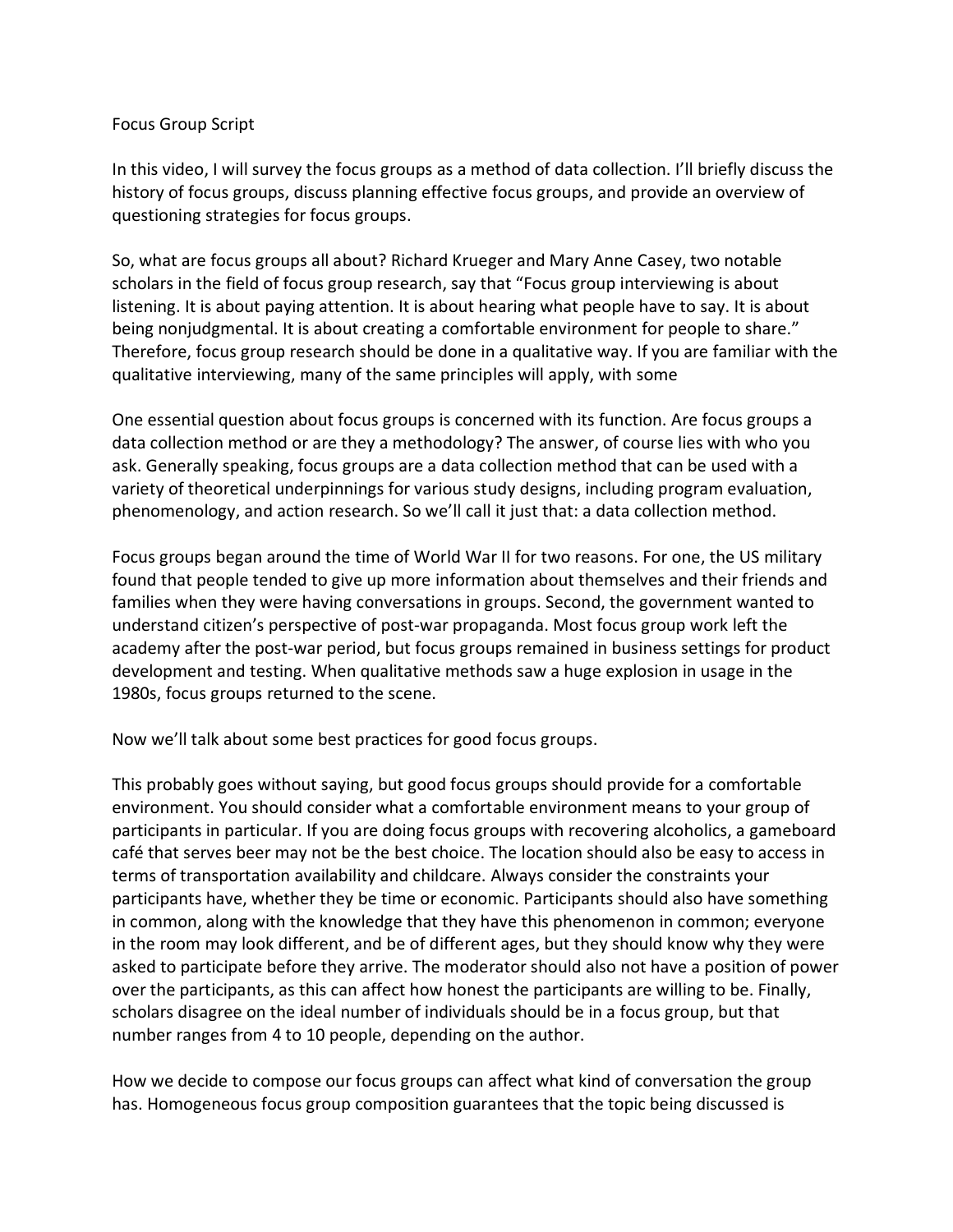relevant to the participants. The biggest risk of homogeneity is that groupthink can arise from likeminded individuals. Non-homogenous groups allow for more diverse options, but risk conversations going off-topic or marginalizing one or more participants. Ultimately, you, as a researcher must consider all possible outcomes before deciding group make-up, and the sensitivity of the topic may sway you against non-homogeneous groups.

As with any research study, the first thing you want to do is determine the purpose of your study. As researchers, we often jump into thinking about the participants or the data collection method first, because we are used to figuring out the problem-solving aspect if research first; dissertation writing trains us to be this way. Challenge yourself to take a step back and think about what you want to know. That way, when you write your research questions, you can align them to the purpose and your focus group protocol, so that your protocol can answer your research questions and, thus, fulfill the purpose of your study.

Next, you should consider whether or not focus groups are the best data collection tool for you. Often, researchers are better off doing a standard interview than a focus group. Here are some things you should consider. Are you looking for a range of experiences or ideas, or are you looking to narrow down a phenomenon to just one type of experience? You might want to conduct a focus group if you want to understand the same phenomenon, but from different perspectives, or if you want to uncover what is driving the opinions of participants. Finally, one of the most common reasons for choosing focus groups is to raise the total number of participants in a qualitative study.

Focus groups aren't recommended if you want consensus, if you are trying to educate your participants, if you don't really care about the opinion of the participants but want to appear to care, if you need statistics rather than qualitative data, if the topic is overly emotional, or you can't ensure confidentiality. The last two are very important, because for sensitive topics, like addiction or loss, focus groups may not be the best choice. For members of a focus group, their confidentiality cannot be ensured; there is a greater risk of their true identity being discovered.

Once you decide that you do want to pursue focus groups, you should consider how many. Kreuger and Casey recommend planning three to four focus groups per type of participant to get to the point of saturation. They define saturation as the point when you have heard the range of ideas and aren't getting new information. This may come before you finish the third focus group, so as a researcher, you must decide when to finish collecting data.

Next, you should consider your design options. A single-category design consists of multiple focus group meetings individuals that fit into one category. Multiple-category designs consist of multiple focus group meetings with groups of different types of people. For example, you might have a focus group with three groups of individuals in their 20s and two groups of individuals in their 40s. The double-layer design adds an additional element to the multi-category design by adding a criterion. As in the previous example, you might interview a group of individuals in their 20s, in which each of the groups are from different cities, adding a geographic element.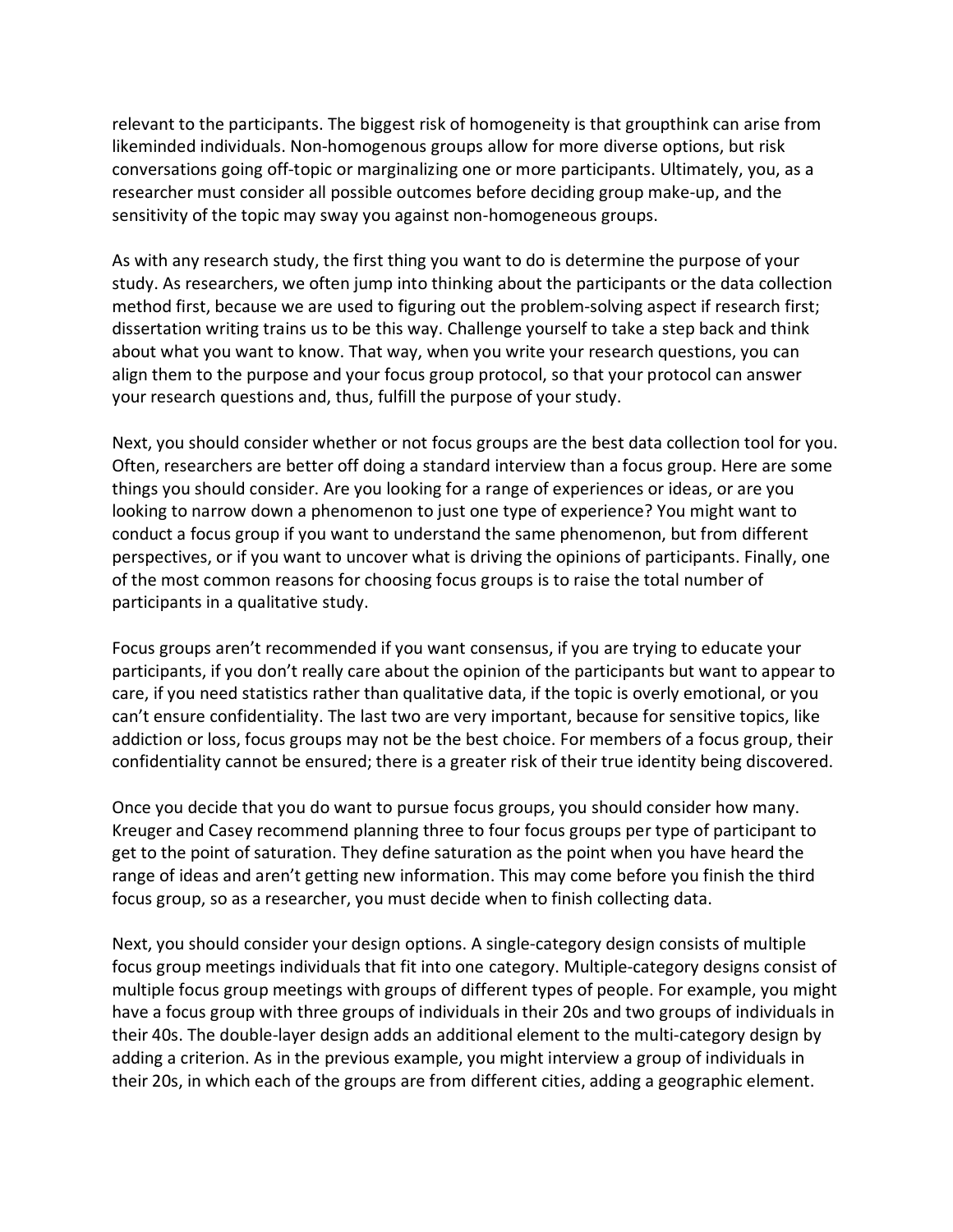There are many other design types, which you can find in the recommended reading section of this presentation.

Finally, you should write up your data collection plan before you proceed with data collection. Institutional Review Boards require a lot of information before they approve a study, so hopefully, this step takes care of itself. Remember that when you are conducting qualitative research, you should be collecting a trail of evidence that includes a research journal and selfreflective memos.

Now we'll talk about conducting focus groups.

All focus groups should have a questioning route they take use to guide their conversations. You might think of a questioning route in the same way you think about interview protocols. Generally, questions should start easy, have a questioning plan with a sequenced focus, and move from general to specific.

Good focus group questions are conversational, and they shouldn't sound like they are being read off of a piece of paper. If it sounds like you are asking your participants research questions, then you need to re-think your strategy. Good questions should use the participants' words, so as the group progresses, if you are using a different word than your participants, shift into their lexicon, so you stay on the same page. Good questions are also clear, short, and open-ended.

There is a sequence in which you should question your participants. Begin with introductory questions; these questions should introduce the phenomenon to the participants that you are exploring on that day. Transition questions move the conversation along to get to the key questions. Transition questions should explore what the participants introduced and drive them towards key questions. Key questions are the main driver of the focus group. There are usually two to five key questions in a focus group. Think of key questions like the ones that are most closely linked to your research question as these are the questions that you will be spending the most time analyzing. Finally, ending questions bring closure to the focus group.

We draw our conversations about focus groups to a close with a brief discussion of emerging methods.

Virtual focus groups are a relatively new means to gather data. These groups can be synchronous face-to-face meetings or asynchronous message boards. Virtual focus groups are great because they virtually eliminate the need to meet in person. There are some considerations that should be taken seriously. Confidentiality is already an issue with focus group research, but it can be worse in virtual environments. We do the best we can to keep our participants safe by encrypting our data, but we all know that anything can be hacked, as we've seen with famous hacks such as the Panama Papers and the Sony hack. Great care is necessary to protect the identities of our participants.